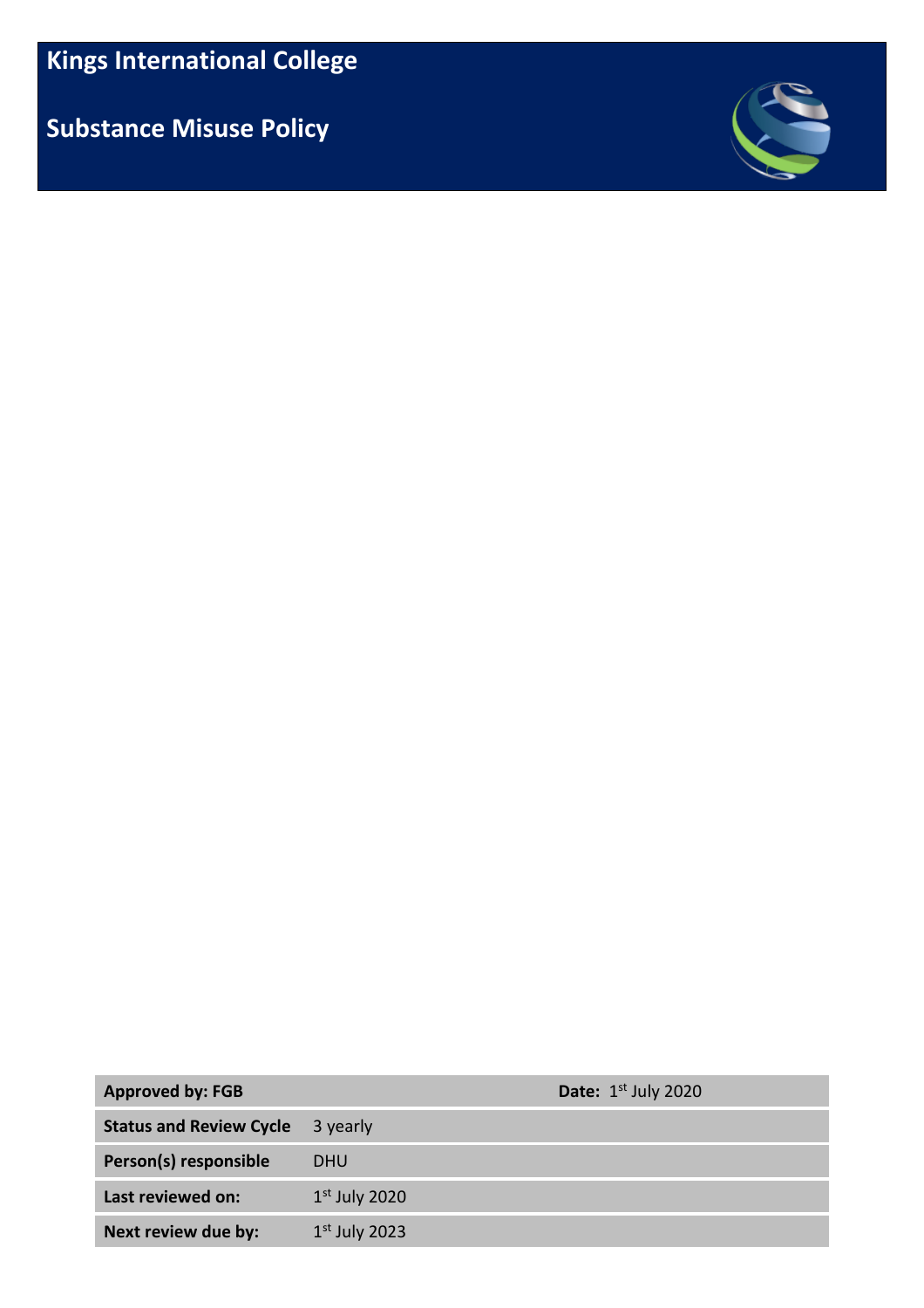As part of our duty to promote students' wellbeing Kings International College has a clear role to play in preventing drug misuse. This role is carried out through an education programme, behaviour management procedures and through work with partner organisations, including the police.

Drug use is an increasing problem in the teenage population and is affecting younger and younger children in the UK. Evidence from research suggests that the risk of pupils coming to school under the influence of drugs or bringing drugs into school has increased dramatically over the last 10 years. Drugs can not only affect the child that is taking them but may have a knock-on effect on other pupils by disruptive behaviour affecting the learning and happiness of other students and increasing peer pressure to take drugs.

Schools have a duty to the pupils in their care not only to ensure a safe school environment, and a good learning environment but also to look out for the welfare of their pupils and to spot issues like drug abuse. Pupils dealing drugs and selling them to other pupils is also an increased risk in schools and teachers need to be vigilant.

## **Contents**

- 1. Drug education in the curriculum<br>2. Management of drugs at Kings In
- Management of drugs at Kings International College and on offsite visits
	- i. Searching and confiscation
	- ii. Testing
- 3. Students at risk
- 4. Roles and responsibilities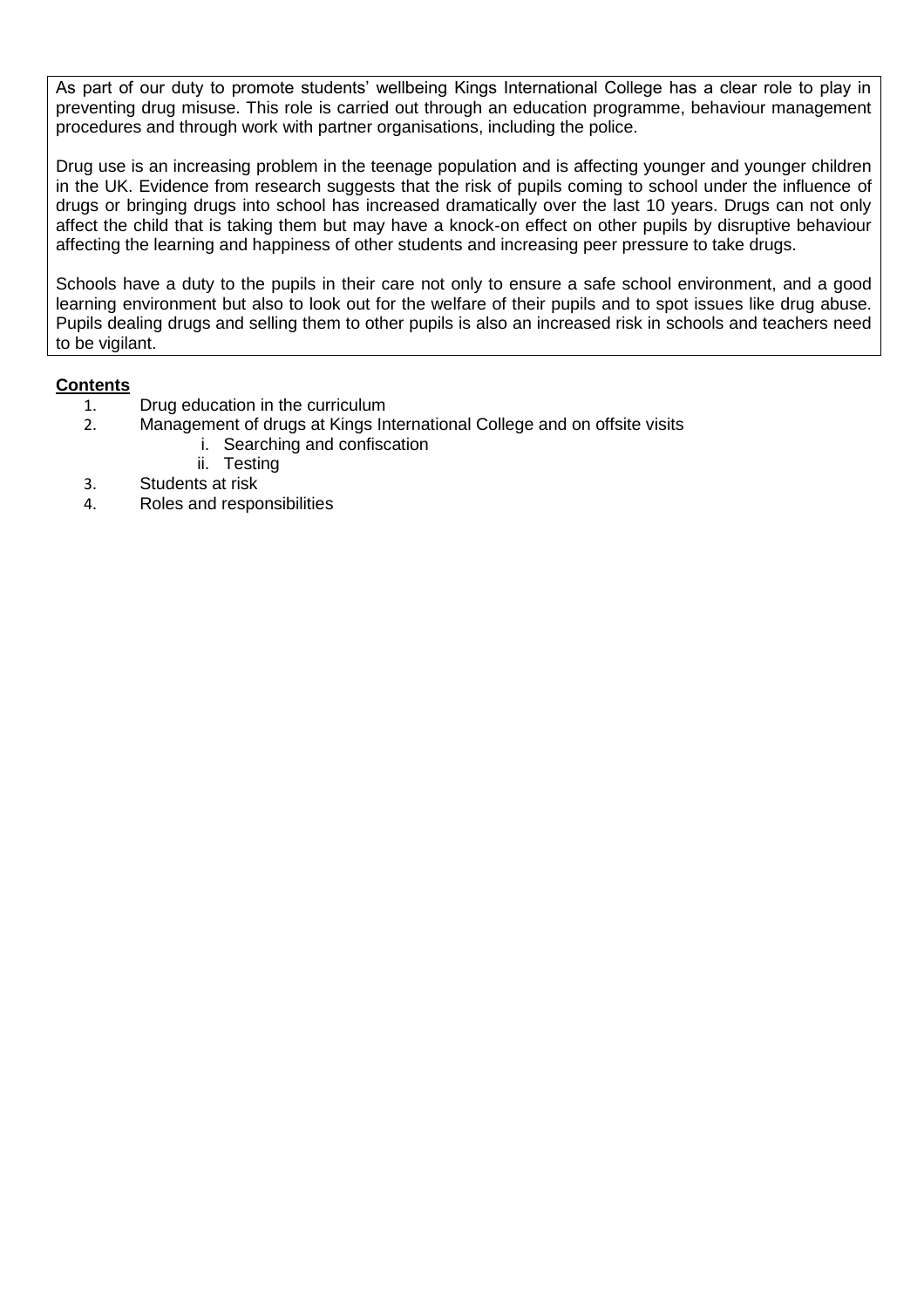# **Policy context**

As part of their statutory duty to promote students' wellbeing, schools have a clear role to play in preventing drug misuse. The Drugs Education Policy has been developed with reference to Department for Education advice and guidance: DfE and ACPO drug advice for schools (DfE-00001-2012) which is non-statutory and was produced to help answer some of the most common questions raised by schools.

The drugs education of students takes into account the statutory requirements within the National Curriculum Science Order, the non-statutory framework for PSHEE at Key Stages 3 and 4 and the statutory Citizenship Programme of Study at Key Stages 3 and 4.

Where the policy refers to drugs, this includes alcohol, tobacco, illegal drugs, medicines, novel psychoactive substances ('legal highs') and volatile substances.

The term 'drug misuse' is used to refer to drug taking through which harm may occur, whether by intoxication, breach of College rules or the law, or the possibility of immediate injury and/or future health problems.

The College is clear in that no illegal or other unauthorised drugs are acceptable within any part of the College and on any other area of College activity, for example trips, fixtures etc.

## **Related Policies**

- Behaviour Policy
- Supporting Students with Medical Needs Policy
- Child Protection/Safeguarding Policy

#### **Aims**

This policy will:

- 1. Ensure that all our students receive a comprehensive and effective drug programme that will support them in making healthy choices throughout their lives
- 2. Outline strategies regarding the management of drug incidents at Kings International College and during offsite visits
- 3. Support the personal, social and health needs of all pupils with regard to drugs
- 4. Make explicit the role of all stakeholders in upholding the policy

#### **1. Drug education in the curriculum**

Drug education aims to give students the facts and the knowledge to make informed and responsible choices, now and later in life, and to emphasise the benefits of a healthy lifestyle.

We will:

- provide accurate information about drugs and the law relating to them
- increase students' understanding of the implications and possible consequences of the use and misuse of drugs
- provide opportunities to examine attitudes and values towards drug use
- enable students to identify sources of appropriate personal support

Drug education is provided within the wellbeing and citizenship programmes of study at Key Stage 3 and 4. The appendix to this policy gives detail on the issues taught at each stage.

Programmes of study are revised regularly, to ensure any recent changes in drug use and laws are reflected appropriately. An audit of student awareness and needs is held annually through a student safety survey.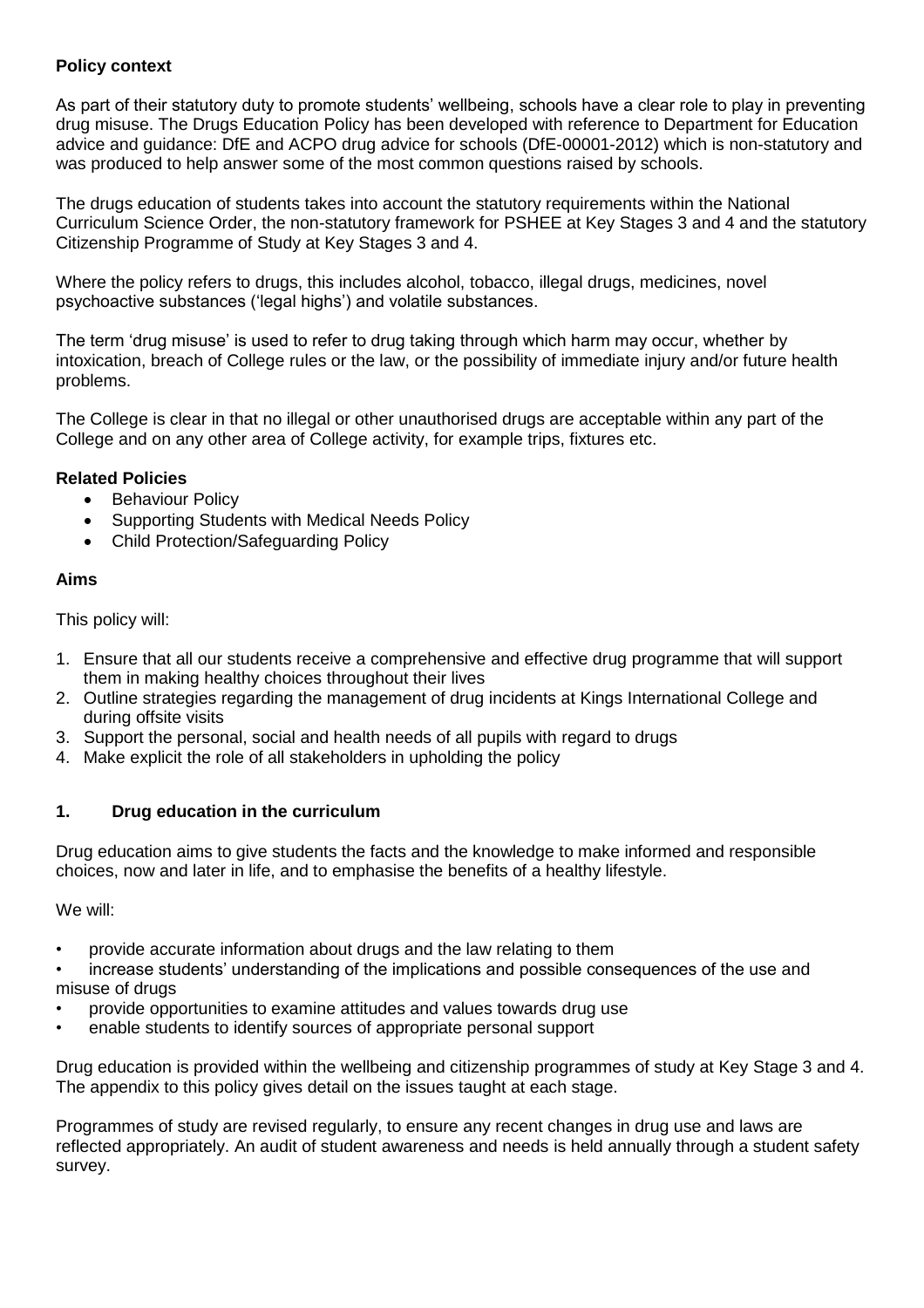## **2**. **Management of drugs at Kings International College and on offsite visits**

**The possession, use or supply of illegal and other unauthorised drugs within the College boundaries\* is forbidden.** *\*College boundaries refers to the College campus and any College off-site activity*

**Smoking**: Kings International College is a smoke-free site and breaches of this are dealt with through the Behaviour Policy. Students and staff are not permitted to smoke during offsite activities. This includes ecigarettes.

The Pastoral Team will provide information, support and advice to students who wish to quit smoking.

**Alcohol**: It is forbidden for students to bring alcohol onto College premises and/or to consume alcohol at any time whilst they are under the care of the College, including trips. Breaches of this are dealt with through the Behaviour Policy.

**Medicines**: Following a parent/carer request, the College will store prescribed medicines and administer them as necessary to the appropriate students. All such medicines will be kept under supervised conditions as stated in the Supporting Students with Medical Conditions policy.

**2.1Searching and confiscation:** When a person is suspected of concealing illegal or other unauthorised drugs

- 1. Every effort will be made to persuade the person to voluntarily hand over any drugs or substance, in the presence of a second adult witness
- *2.* If the student refuses to hand over suspected drugs, consent will be sought from parent/carer to search the student's belongings and outer clothing\* in the presence of a second adult witness *(\*outer clothing refers to all clothing with the exception of underwear)*
- 3. Where the individual refuses **and the drug is believed to be illegal**, the police will be called
- 4. Where searches are necessary they must be authorised by the SLT and will be conducted in such a way as to minimise potential embarrassment or distress
- 5. Staff may search College property, for example, students' lockers if they believe drugs to be stored there. Prior consent will be sought but individuals will be made aware that if consent is refused the College may proceed with a search.
- 6. After any search involving students, parents/carers will be contacted regardless of whether the result of the search is positive or negative

#### **The Power to Search:**

The Education and Inspections Act 2006 states that the Headteacher, and staff authorised by them, have a statutory power to search students or their possessions, without consent, where they suspect the student has certain prohibited items. The items include knives, weapons, alcohol, drugs and stolen items. In these cases another adult is present during any search. College staff can also search students, with their consent, for any item that is banned by the College. In such circumstances the teacher requests that students turn out their pockets, bag or locker and hand over any item that contravenes College policy. Failure to adhere to these requests will result in severe sanctions.

#### **2.2 Testing:**

In conjunction with other schools within the Surrey Heath Area we use a saliva test for any student we suspect is under the influence of controlled substances. This procedure is carried out by trained staff with senior staff support in line with guidance laid out in the College's Drugs Policy. These saliva tests can detect the six most commonly used substances within five minutes and will detect any use over a period of several hours prior to the test. Parents are contacted prior to such testing.

Testing can also be via the use of environment swabs, which will be used to ascertain if drugs are detectable within a location or belongings. If the testing swab is used on clothing or belongings of a student,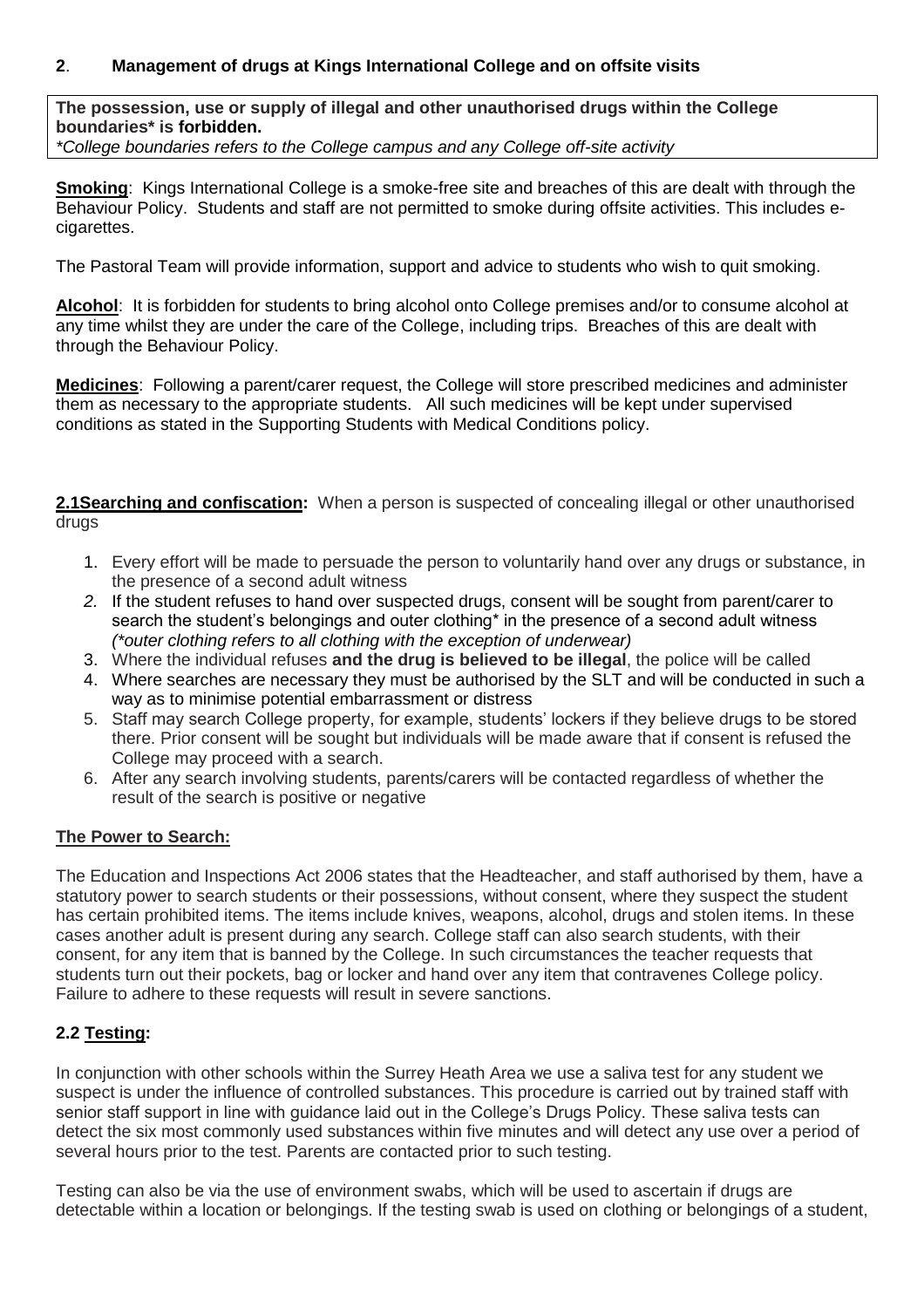as with saliva testing, parents will be contacted before this goes ahead. Kings International College may test areas of school, such as bathrooms or classroom tables without permission of parents.

When a person is suspected to be under the influence of illegal or other unauthorised drugs or substances:

- 1. Every effort will be made to persuade or encourage the individual to admit to being under the influence of any drugs or substance, in the presence of a second adult witness
- *2.* If the individual does not admit, consent will be sought from parent/carer to test the individual in the presence of a second adult witness *(\*by administering an approved saliva test)*
- 3. Where the individual/parent refuses to consent the College will deem this an admission of being under the influence of a drug or other inappropriate substance.
- 4. When permission is gained the saliva test is conducted in the presence of two adults.
- 5. When a test that is carried out indicates the individual is under the influence of drugs they will be dealt with in conjunction with relevant policies and prototcols.
- 6. Any administered test will be placed in an envelope which will be signed by the two witnesses and kept in a secure location within the college.

## Responding to drug incidents

Drug incidents include suspicions, observations, disclosures or discoveries of situations involving illegal and other unauthorised drugs and are likely to fit into the following categories:

- a. drugs or associated paraphernalia are found on College premises
- b. a student is found in possession of drugs or associated paraphernalia
- c. a student is found to be supplying drugs on College premises
- d. a student, parent/carer or staff member is thought to be under the influence of drugs
- e. a student discloses that they or a family member/friend are misusing drugs.

For any drug incident, the utmost priority is placed on safety, meeting any medical emergencies with first aid and summoning appropriate help.

The response/outcome will balance the needs of the individual with those of the wider community and will be determined after a full and careful investigation. Sanctions are laid out in the Management of Behaviour Policy.

#### **3. Students at risk**

The College will work with outside agencies, including the Local Authority (LA), various community services and the police, as appropriate; to support any students considered to be at risk of drug misuse. This additional provision will support the drug education programme.

# **4. Roles and responsibilities**

- The Assistant Headteacher (behavior and welfare) has responsibility for the management of drug incidents
- All incidents, including suspicions, must be relayed to a member of Senior Leadership Team immediately
- Senior Leadership will determine whether police involvement is appropriate
- Staff involved in the immediate incident must supervise all students potentially involved and, where possible, sit each student with an adult in a separate area
- Total confidentiality must not be promised but students should be informed that all information will be handled sensitively and will only be passed on when unavoidable
- In exceptional circumstances, if a student's safety is under threat, the Headteacher or Deputy Headteacher will invoke a local child protection procedure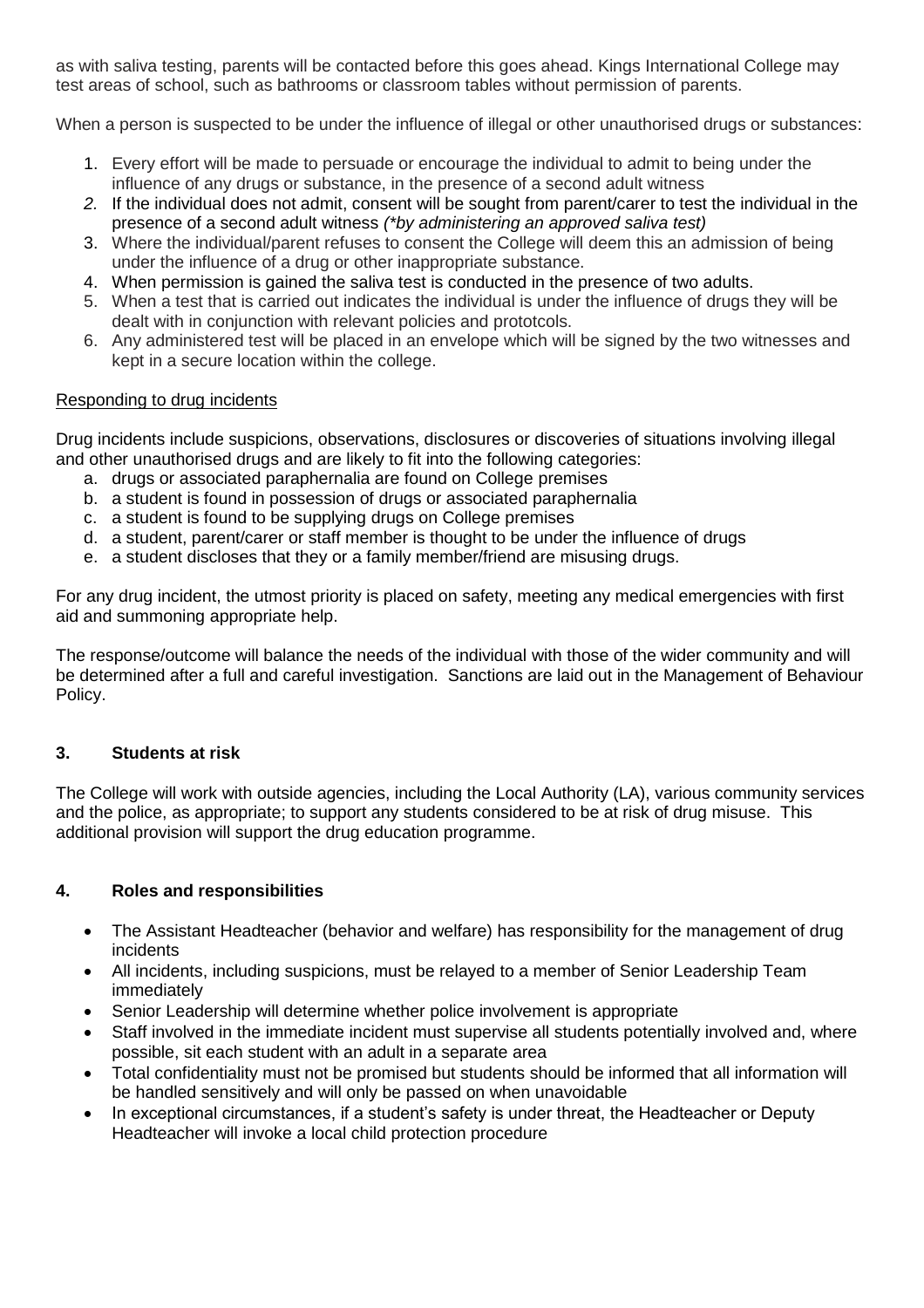# **Appendix 1.**

#### **Drug incident - immediate response**

- Remove the student(s) from general circulation
- Ensure at least two adults are present during all stages of the response
- Alert the Headteacher or Deputy Headteacher
- Ask student(s) to voluntarily hand over drugs/paraphernalia
- Seek parental consent to search person/property and/or drug test the student (even if student has already agreed in the case of testing)
- *On approval of the Headteacher or Deputy Headteacher*, search students' external clothes and bag with a second adult present
- On approval of the Headteacher or Deputy Headteacher administer a saliva drug test when deemed necessary (only after gaining permission from parent/guardian)
- Refer to Management of Behaviour Policy for sanction
- Inform parents/carers of outcome